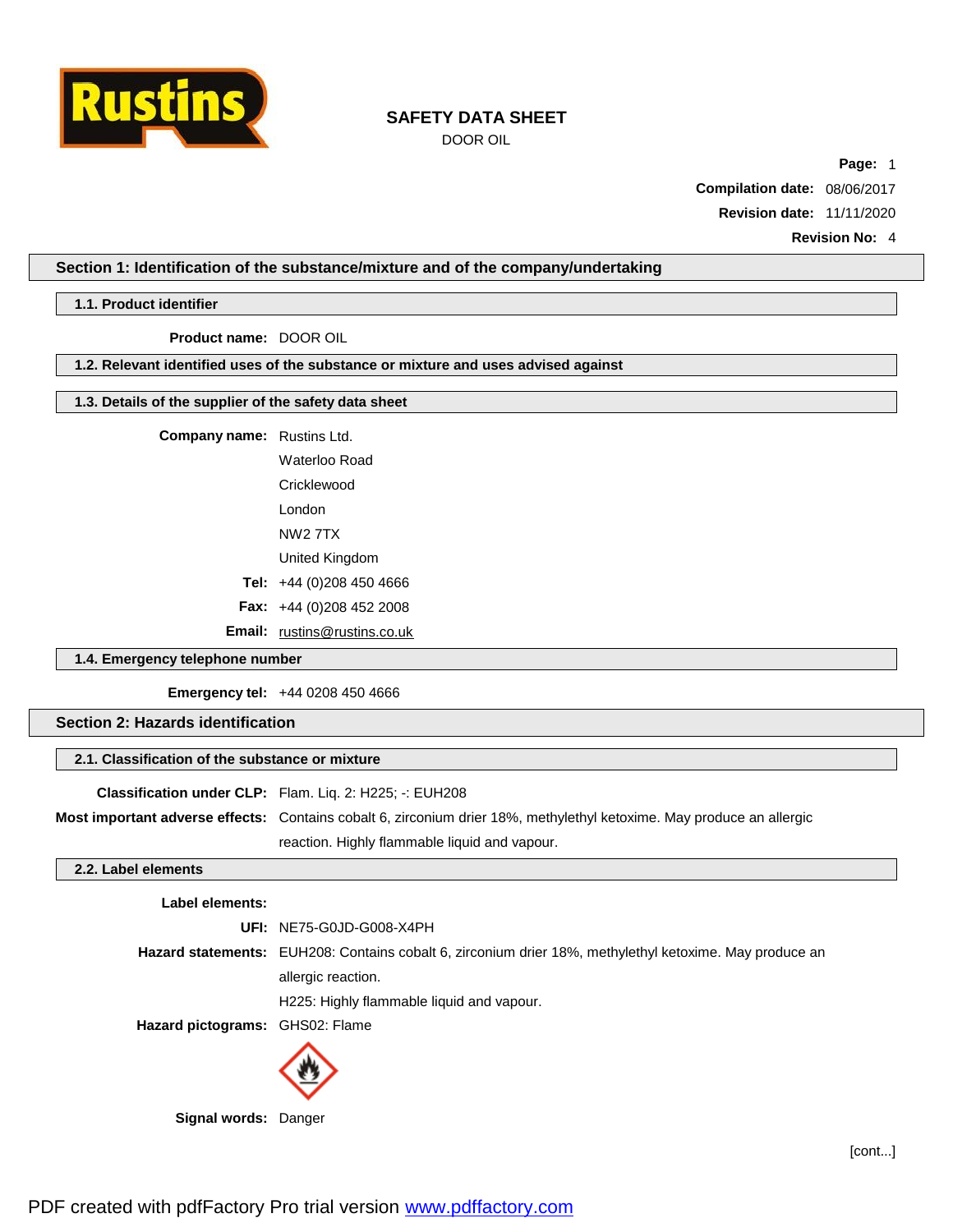DOOR OIL

| <b>Precautionary statements:</b> P210: Keep away from heat, hot surfaces, sparks, open flames and other ignition |
|------------------------------------------------------------------------------------------------------------------|
| sources. No smoking.                                                                                             |
| P240: Ground and bond container and receiving equipment.                                                         |
| P241: Use explosion-proof equipment.                                                                             |
| P280: Wear protective gloves/protective clothing/eye protection/face protection.                                 |
| P303+P361+P353: IF ON SKIN (or hair): Take off immediately all contaminated clothing.                            |
| Rinse skin with water.                                                                                           |
| P370+P378: In case of fire: Use media other than water to extinguish.                                            |

## **2.3. Other hazards**

**Other hazards:** In use, may form flammable / explosive vapour-air mixture.

**PBT:** This product is not identified as a PBT/vPvB substance.

# **Section 3: Composition/information on ingredients**

**3.2. Mixtures**

## **Hazardous ingredients:**

WORLEEKYD B865

| <b>EINECS</b> | CAS | 'WEL<br>$PB^{+}$ | <b>CLP Classification</b><br>◡∟    |  |
|---------------|-----|------------------|------------------------------------|--|
|               | . . |                  | 1: H304<br><sup>т</sup> ох.<br>Asp |  |

ODOURLESS KEROSINE

| 380HL |
|-------|
|-------|

ZIRCONIUM DRIER 18%

|  | Flam. Lig. 3: H226; Skin Sens. 1: | 1 O A<br>70 |
|--|-----------------------------------|-------------|
|  | H317                              |             |

### METHYLETHYL KETOXIME

# COBALT 6

|  | 13586-82-8 | $\overline{\phantom{0}}$ | Eye Irrit. 2: H319; Skin Sens. 1: H317; | <1% |
|--|------------|--------------------------|-----------------------------------------|-----|
|  |            |                          | Repr. 2: H361f; Aquatic Chronic 3:      |     |
|  |            |                          | H412                                    |     |

# **Section 4: First aid measures**

## **4.1. Description of first aid measures**

**Skin contact:** Remove all contaminated clothes and footwear immediately unless stuck to skin.

Drench the affected skin with running water for 10 minutes or longer if substance is still on skin.

**Eye contact:** Bathe the eye with running water for 15 minutes. Consult a doctor.

**Ingestion:** Do not induce vomiting. If conscious, give half a litre of water to drink immediately. Consult a doctor. [cont...]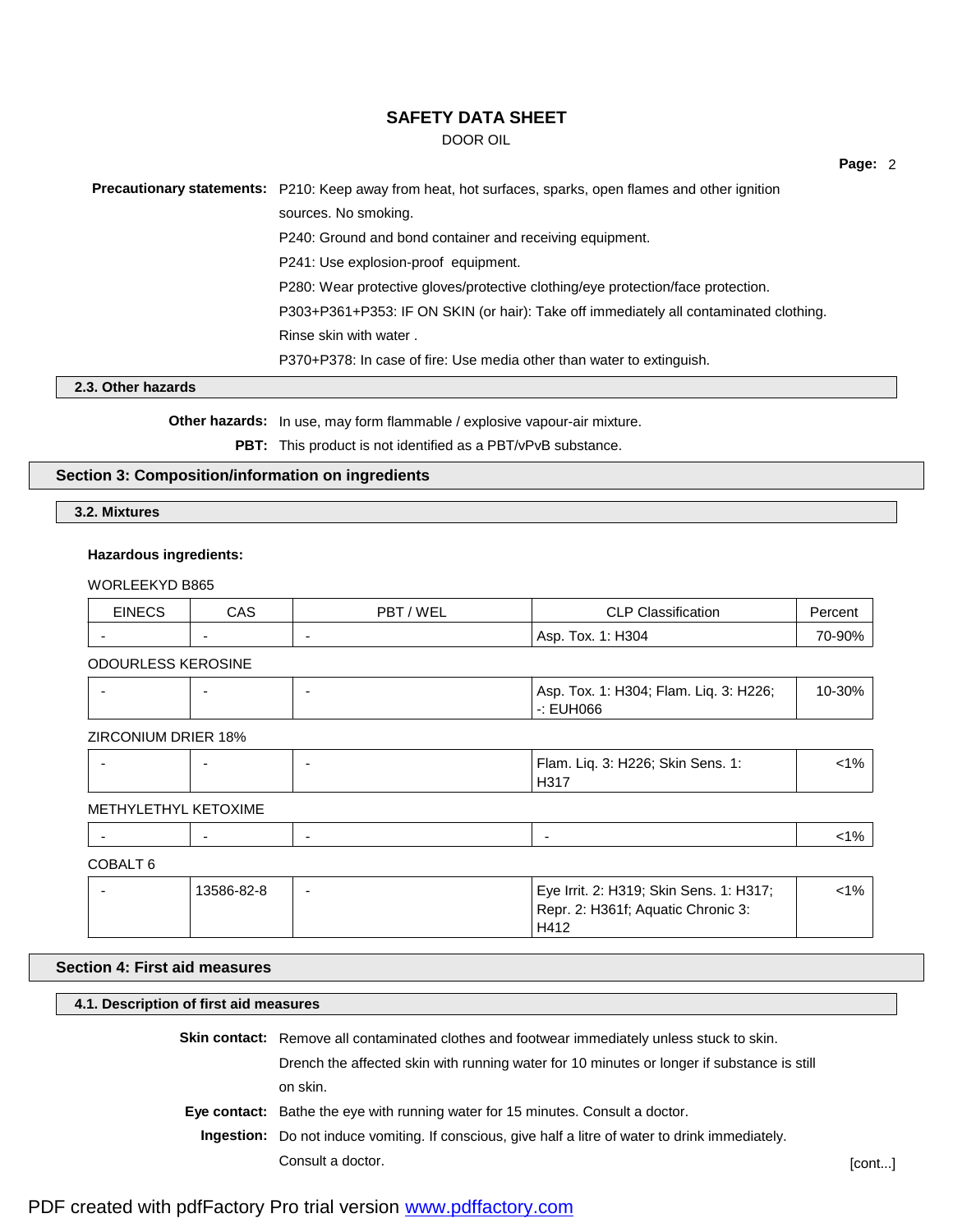DOOR OIL

**Page:** 3

**Inhalation:** Remove casualty from exposure ensuring one's own safety whilst doing so. Consult a doctor.

### **4.2. Most important symptoms and effects, both acute and delayed**

**Skin contact:** There may be mild irritation at the site of contact.

**Eye contact:** There may be irritation and redness.

**Ingestion:** There may be irritation of the throat.

**Inhalation:** There may be a feeling of tightness in the chest with shortness of breath.

**4.3. Indication of any immediate medical attention and special treatment needed**

**Immediate / special treatment:** Not applicable.

### **Section 5: Fire-fighting measures**

**5.1. Extinguishing media**

**Extinguishing media:** Alcohol resistant foam. Water spray. Carbon dioxide. Dry chemical powder.

## **5.2. Special hazards arising from the substance or mixture**

**Exposure hazards:** Highly flammable. In combustion emits toxic fumes. Forms explosive air-vapour mixture.

Vapour may travel considerable distance to source of ignition and flash back.

### **5.3. Advice for fire-fighters**

**Advice for fire-fighters:** Wear self-contained breathing apparatus. Wear protective clothing to prevent contact with skin and eyes.

## **Section 6: Accidental release measures**

### **6.1. Personal precautions, protective equipment and emergency procedures**

**Personal precautions:** Refer to section 8 of SDS for personal protection details. Notify the police and fire brigade immediately. Eliminate all sources of ignition. Turn leaking containers leak-side up to prevent the escape of liquid.

### **6.2. Environmental precautions**

**Environmental precautions:** Do not discharge into drains or rivers. Contain the spillage using bunding.

### **6.3. Methods and material for containment and cleaning up**

**Clean-up procedures:** Do not use equipment in clean-up procedure which may produce sparks. Absorb into dry earth or sand. Clean-up should be dealt with only by qualified personnel familiar with the specific substance.

### **6.4. Reference to other sections**

**Reference to other sections:** Refer to section 8 of SDS.

# **Section 7: Handling and storage**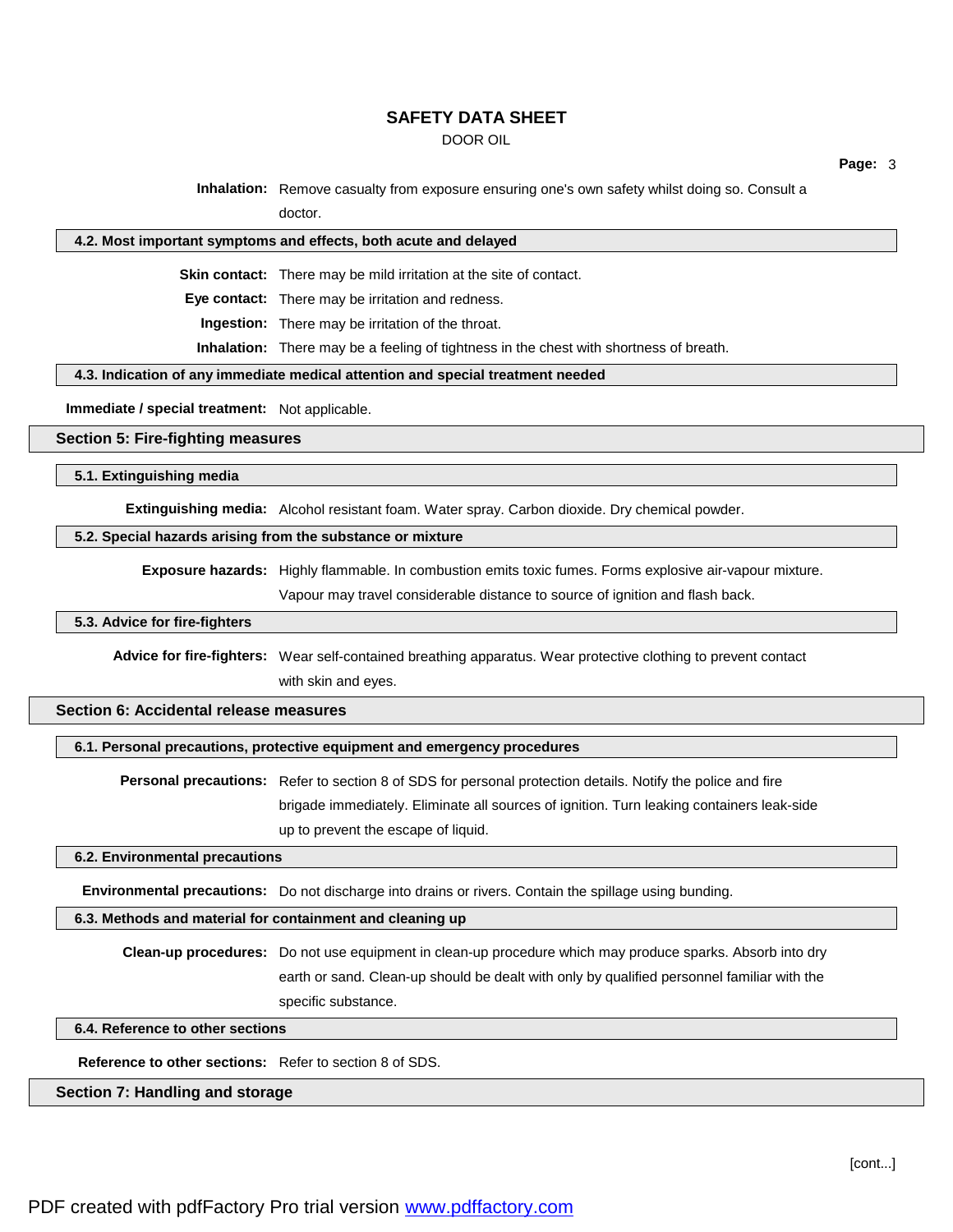DOOR OIL

| 7.1. Precautions for safe handling                         |                                                                                                                |                                           |                           |
|------------------------------------------------------------|----------------------------------------------------------------------------------------------------------------|-------------------------------------------|---------------------------|
|                                                            | Handling requirements: Smoking is forbidden. Use non-sparking tools. Ensure there is sufficient ventilation of |                                           |                           |
|                                                            | the area. Do not handle in a confined space. Avoid the formation or spread of mists in                         |                                           |                           |
|                                                            | the air.                                                                                                       |                                           |                           |
|                                                            | 7.2. Conditions for safe storage, including any incompatibilities                                              |                                           |                           |
|                                                            | Storage conditions: Store in a cool, well ventilated area. Keep container tightly closed. Keep away from       |                                           |                           |
|                                                            | sources of ignition. Prevent the build up of electrostatic charge in the immediate area.                       |                                           |                           |
|                                                            | Ensure lighting and electrical equipment are not a source of ignition.                                         |                                           |                           |
|                                                            | Suitable packaging: Stainless steel. Glass.                                                                    |                                           |                           |
| 7.3. Specific end use(s)                                   |                                                                                                                |                                           |                           |
|                                                            |                                                                                                                |                                           |                           |
| Specific end use(s): No data available.                    |                                                                                                                |                                           |                           |
| Section 8: Exposure controls/personal protection           |                                                                                                                |                                           |                           |
| 8.1. Control parameters                                    |                                                                                                                |                                           |                           |
| Workplace exposure limits: No data available.              |                                                                                                                |                                           |                           |
| <b>DNEL/PNEC Values</b>                                    |                                                                                                                |                                           |                           |
|                                                            | <b>DNEL / PNEC</b> No data available.                                                                          |                                           |                           |
| 8.2. Exposure controls                                     |                                                                                                                |                                           |                           |
|                                                            | Engineering measures: Ensure there is sufficient ventilation of the area. Ensure lighting and electrical       |                                           |                           |
|                                                            | equipment are not a source of ignition.                                                                        |                                           |                           |
|                                                            | Respiratory protection: Respiratory protection not required.                                                   |                                           |                           |
| Hand protection: Protective gloves.                        |                                                                                                                |                                           |                           |
|                                                            | Eye protection: Safety glasses. Ensure eye bath is to hand.                                                    |                                           |                           |
|                                                            | Skin protection: Protective clothing.                                                                          |                                           |                           |
| Section 9: Physical and chemical properties                |                                                                                                                |                                           |                           |
| 9.1. Information on basic physical and chemical properties |                                                                                                                |                                           |                           |
|                                                            | <b>State: Liquid</b>                                                                                           |                                           |                           |
|                                                            | Colour: Yellow-brown                                                                                           |                                           |                           |
|                                                            | <b>Odour:</b> Characteristic odour                                                                             |                                           |                           |
| Evaporation rate: No data available.                       |                                                                                                                |                                           |                           |
|                                                            | <b>Oxidising:</b> No data available.                                                                           |                                           |                           |
| Solubility in water: Insoluble                             |                                                                                                                |                                           |                           |
|                                                            | Also soluble in: Most organic solvents.                                                                        |                                           |                           |
| Viscosity: Viscous                                         |                                                                                                                |                                           |                           |
| Boiling point/range°C: No data available.                  |                                                                                                                | Melting point/range°C: No data available. |                           |
| Flammability limits %: lower: No data available.           |                                                                                                                |                                           | upper: No data available. |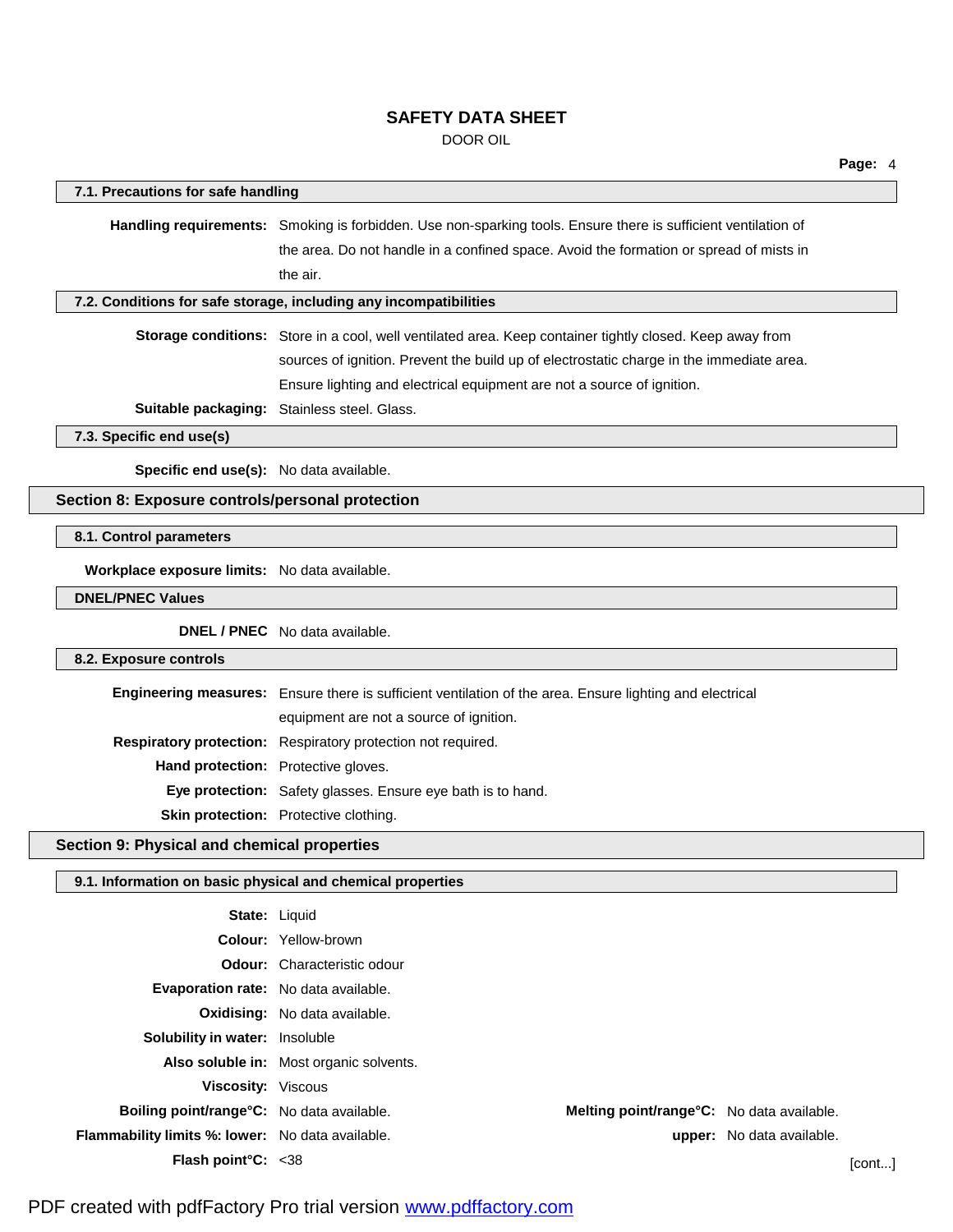DOOR OIL

**Page:** 5

**Relative density:** 0.90 **pH:** Approx. 7

**VOC g/l:** 487

# **9.2. Other information**

**Other information:** No data available.

**Section 10: Stability and reactivity**

**10.1. Reactivity**

**Reactivity:** Stable under recommended transport or storage conditions.

### **10.2. Chemical stability**

**Chemical stability:** Stable under normal conditions. Stable at room temperature.

# **10.3. Possibility of hazardous reactions**

**Hazardous reactions:** Hazardous reactions will not occur under normal transport or storage conditions.

Decomposition may occur on exposure to conditions or materials listed below.

## **10.4. Conditions to avoid**

**Conditions to avoid:** Heat. Hot surfaces. Sources of ignition. Flames.

## **10.5. Incompatible materials**

**Materials to avoid:** Strong oxidising agents. Strong acids.

# **10.6. Hazardous decomposition products**

**Haz. decomp. products:** In combustion emits toxic fumes.

### **Section 11: Toxicological information**

#### **11.1. Information on toxicological effects**

**Toxicity values:** No data available.

## **Symptoms / routes of exposure**

**Skin contact:** There may be mild irritation at the site of contact.

**Eye contact:** There may be irritation and redness.

**Ingestion:** There may be irritation of the throat.

**Inhalation:** There may be a feeling of tightness in the chest with shortness of breath.

# **Section 12: Ecological information**

**12.1. Toxicity**

**Ecotoxicity values:** No data available.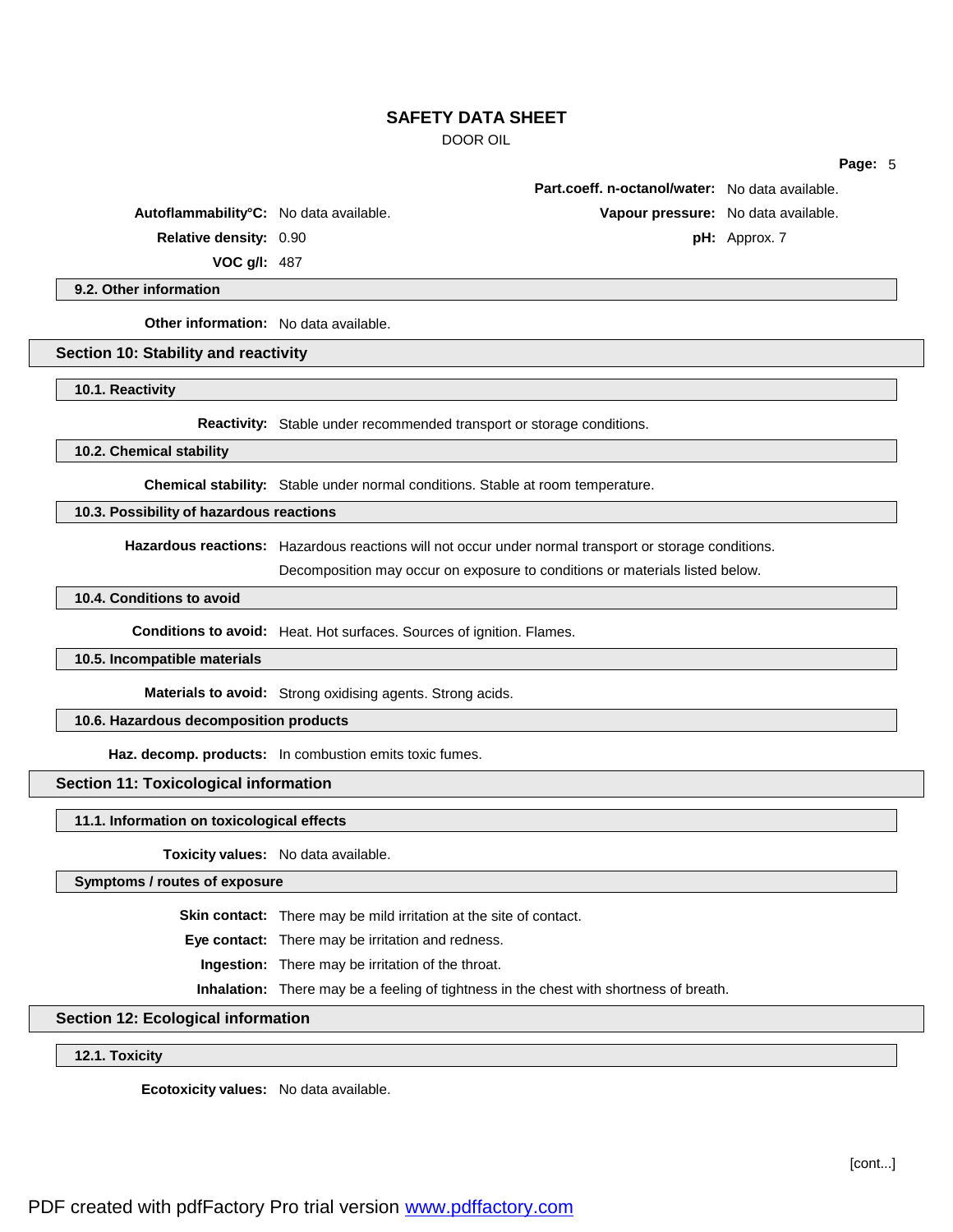DOOR OIL

**Page:** 6

#### **12.2. Persistence and degradability**

**Persistence and degradability:** Biodegradable.

### **12.3. Bioaccumulative potential**

**Bioaccumulative potential:** No bioaccumulation potential.

**12.4. Mobility in soil**

**Mobility:** Readily absorbed into soil.

## **12.5. Results of PBT and vPvB assessment**

**PBT identification:** This product is not identified as a PBT/vPvB substance.

**12.6. Other adverse effects**

**Other adverse effects:** Negligible ecotoxicity.

**Section 13: Disposal considerations**

**13.1. Waste treatment methods**

**Disposal operations:** Transfer to a suitable container and arrange for collection by specialised disposal company.

> **NB:** The user's attention is drawn to the possible existence of regional or national regulations regarding disposal.

## **Section 14: Transport information**

**14.1. UN number**

**UN number:** UN1263

### **14.2. UN proper shipping name**

**Shipping name:** PAINT

including paint, lacquer, enamel, stain, shellac, varnish, polish, liquid filler and liquid lacquer base

### **14.3. Transport hazard class(es)**

**Transport class:** 3

**14.4. Packing group**

**Packing group:** 3

**14.5. Environmental hazards**

**Environmentally hazardous:** No **Marine pollutant:** Yes **Marine pollutant:** Yes

### **14.6. Special precautions for user**

**Special precautions:** No special precautions.

**Tunnel code:** D/E